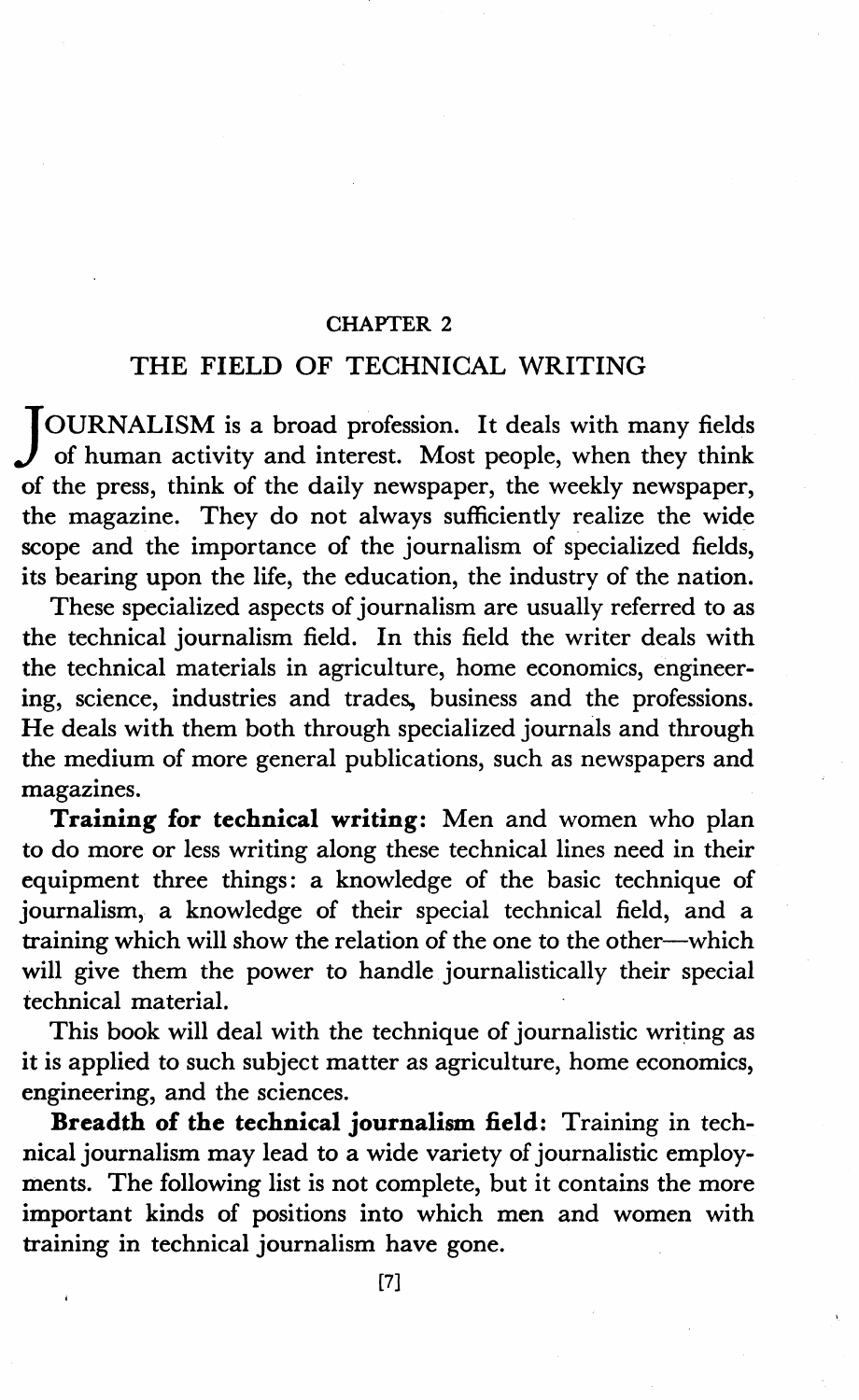## *Journalists with agricultural training:*

Farm editorships with daily newspapers and news agencies. County newspapers.

Editorial and advertising positions with farm journals.

- Publicity positions with farm organizations and agricultural industries.
- Editorial and publicity positions with agricultural colleges, state departments of agriculture, and the United States Department of Agriculture.

Positions with advertising agencies.

Radio positions with chains or stations which maintain agricultural programs.

*Journalists with home economics training:* 

Positions in the women's departments of daily newspapers.

Editorial staff positions with women's magazines and farm journals.

Publicity positions with women's organizations and industries. Advertising positions with magazines, agencies, and industries. Radio work.

### *Journalists with engineering training:*

Editorial staff positions with engineering and business publications and house organs.

Editorships of special departments of daily newspapers.

Publicity and advertising positions with engineering societies and associations.

Advertising positions with engineering and business magazines and with advertising agencies.

*Journalists trained in science:* 

Editorial positions with magazines and scientific journals.

Positions as science writers with news or press agencies.

Editorial and publicity positions with scientific societies and organizations and with business firms.

Advertising positions with magazines, agencies, and industries.

Such a list, in itself, indicates something of the breadth and variety of technical journalism. But consider also for a moment·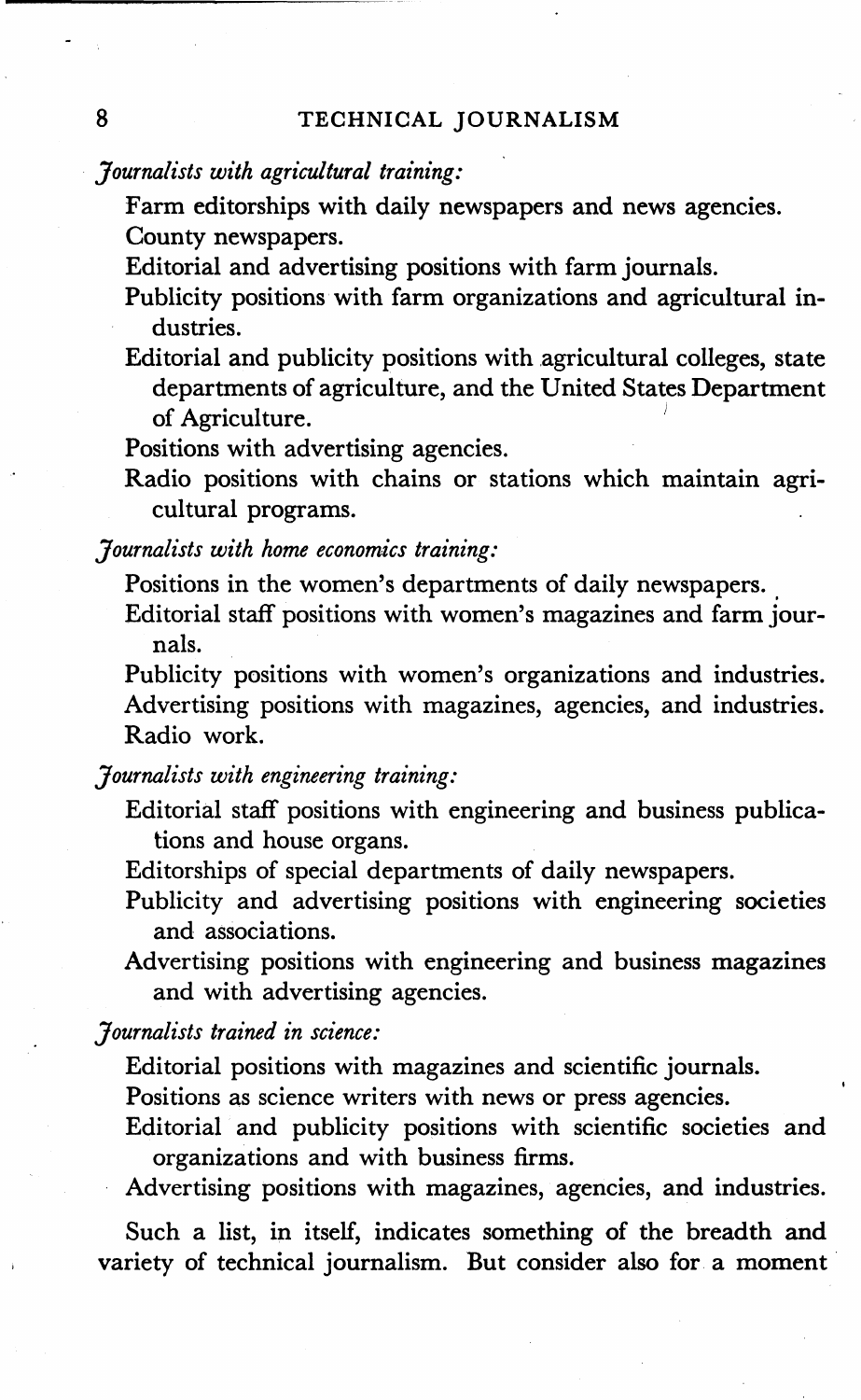the way in which matters relating to agriculture, engineering, home economics, and science permeate American life.

Writing about agriculture deals with the farms, their operation and management, with rural and community life, with the farm home. Farm people comprise more than one-third of our population. Count those who live in the rural community centers and in the smaller cities-agricultural capitals for surrounding farm regions-and who are directly dependent upon farming, and perhaps half our population has direct contact with agriculture.

Being as it is the greatest abstractive industry and second only to manufacturing in the total value of its annual finished product, agriculture is woven into the warp of life through the use of food and clothing and into the woof of most of our industries through the transportation, marketing, and processing of wheat, corn, cotton, tobacco, wool, flax, hides, hemp, fruit, vegetables.

So not only are the farmer and his family interested in any writing which relates to things agricultural or rural, but almost as vitally, the host of merchants and bankers of town and city and all those everywhere who have to do with the handling of agricultural products as they move from the farms to the ultimate consumers. Besides all these, in the cities are many men and women, country reared, who retain an active interest in rural affairs and agricultural problems.

Writing about home economics has as a primary reader group the millions of women who manage homes, rear children, and supervise the expenditure of a large share of the domestic budget. Increasingly in recent years the job of homemaking has become the subject of study and research. Most high schools and many colleges now give instruction in home economics, and research in this field is supported by college experiment stations, by the United States Department of Agriculture, by a number of research organizations, and by private industry.

Out of this new emphasis on home economics as a science and a profession comes a mass of news and information which, through newspapers, magazines, and other channels, is made available to women readers.

•

It is scarcely necessary to point out how squarely modern civil-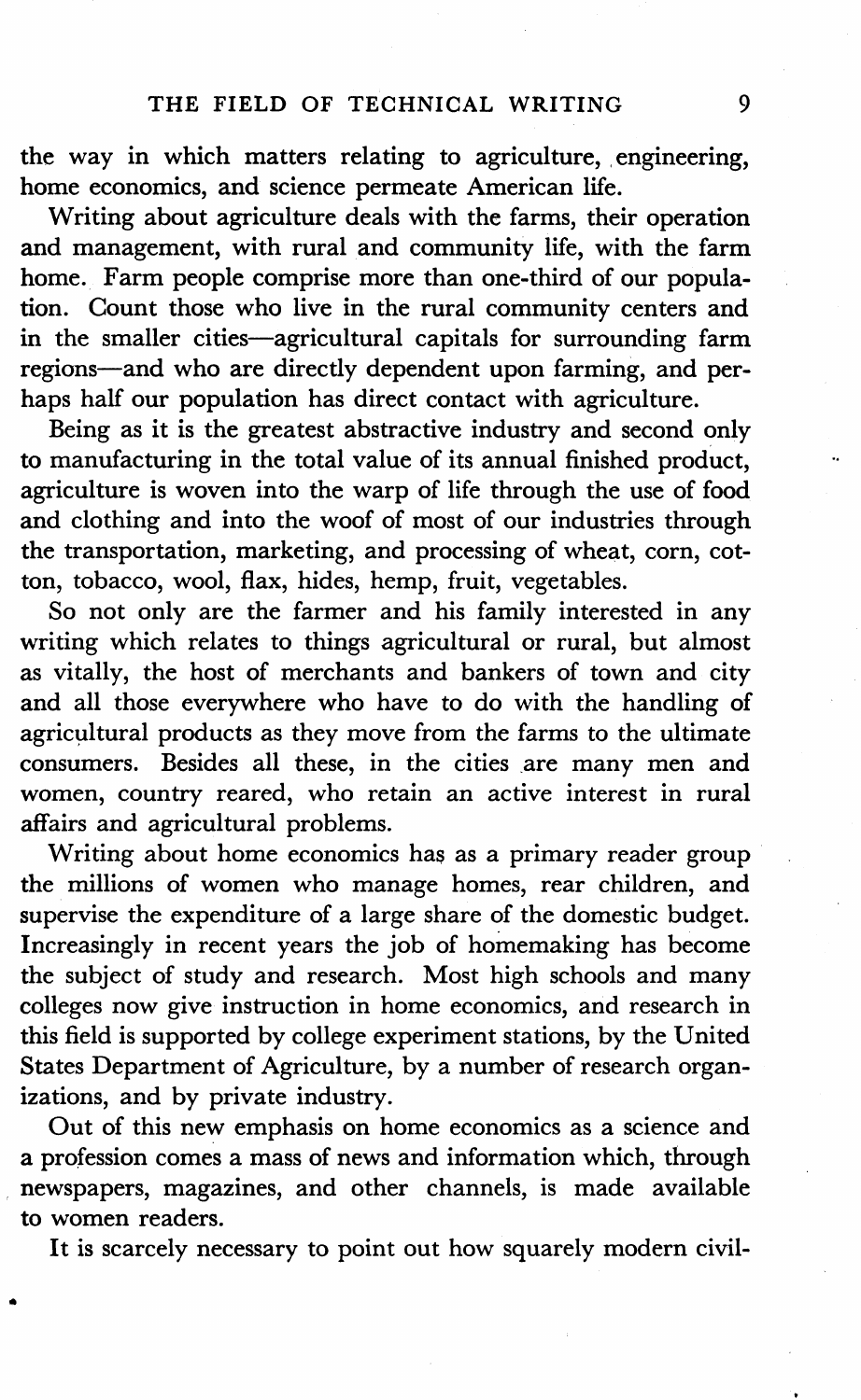ization is based on science and perhaps particularly on the applied science of engineering. A tremendous volume of news about scientific discoveries, inventions, and engineering achievements is coming daily from the laboratory, from industries, and from government agencies-news which must be reported technically in the scientific and professional journals and popularly in the newspapers and general magazines.

**Wanted, interpreters:** The field of technical writing is, then, far broader than at first appears. It needs men and women trained to put into words, clearly and effectively, the day-by-day story of accomplishments in agriculture, home economics, science, and engineering.

Fundamentally, the press, whether it be agricultural, newspaper, trade, or magazine, has its economic and social excuse as an element, and a most important one, in the educative process. The press *is* because it serves. And it serves primarily in two ways: first, in the conveying to the rank and file of an industry, a class, or a profession, the ideas, the discoveries, the advances of the leaders in industry, class, or profession; second, in providing a mechanism by which the isolation of individual industries, classes, or professions can be broken down and ideas of common interest exchanged.

This is a job so fundamental, not only to individual groups **but**  to society as a whole, that it should be served with the best intelligence and the best training. It should be served by men and women who have both a thorough training in the technique of the professioq. and a broad and firm conception of the nature of their task.

Specifically, the agricultural industry and mode of life are in need of interpreters. The problems of agriculture, both economic and social, are becoming more and more complex. Agriculture needs spokesmen; not only to its own folk, but to those others who need to know and understand agriculture's point of view.

In a similar way the home, the family, need their commentators and interpreters. The recognition of homemaking as a profession worthy of the best training and the most thorough study is a comparatively new one. In the very few years that serious study and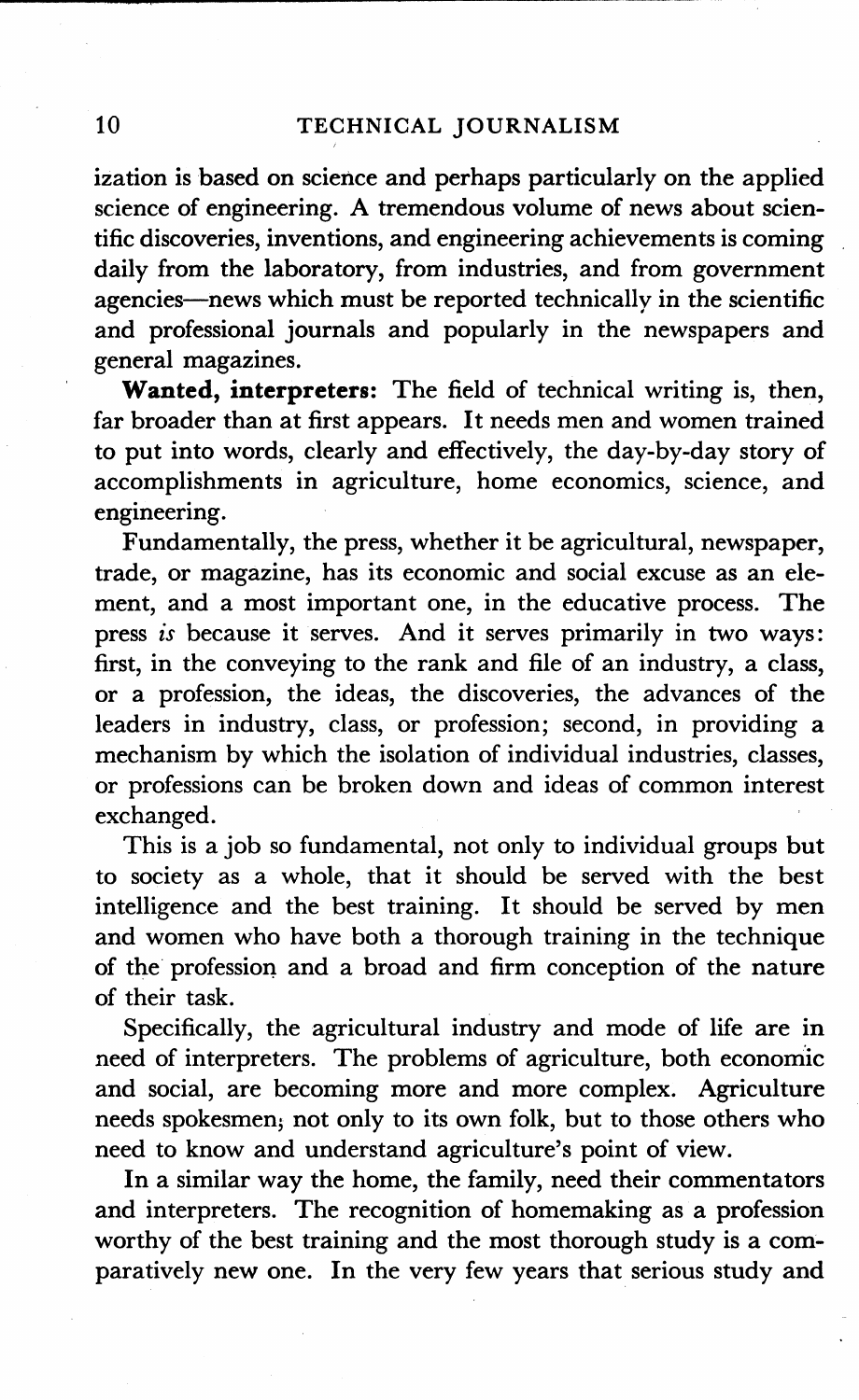experimentation have been carried on in this subject, a vast bulk of material has been accumulated, which must be carried, largely through the printed word, to every homemaker, into every home. Clearly, the writer on homemaking has an important and worthwhile task.

What has been said applies with equal force to engineering in. its many ramifications in industry. Nothing short of marvelous has been the extension of power and the machine into every field of life, and this development is only in its beginnings. It needs greatly the interpretation of the journalist fitted for the task.

A course in technical writing has the basic purpose of training men and women for these very important objects. It must give them a very thorough technical training in agriculture or home economics or science or engineering, it must base them in the technique of writing-for farm papers, household magazines, bulletins, trade papers, community papers, daily papers-and it must give them underneath all of this a high sense of their calling in the scheme of modern life.

**Journalism training serves three groups:** Training in technical writing will be useful to three groups of students:

1. A limited number who expect to follow some phase of journalism as a profession.

2. A larger group of men and women who can make good use of skill in writing for the press while working in other fields where the success of their labors depends quite largely on competent cooperation with the press. ( County agricultural agents, home demonstration agents, extension and experiment station workers are of this group.)

3. Those who may be moved to use their education and special advantages for community leadership or who, in other occupations, find themselves at the sources of news which ought, for the advancement of agriculture, the home, or industry, to be widely disseminated.

What are the opportunities for the members of these three groups to put into practice the training they may receive in technical writing?

These opportunities are two-fold. For the man or woman who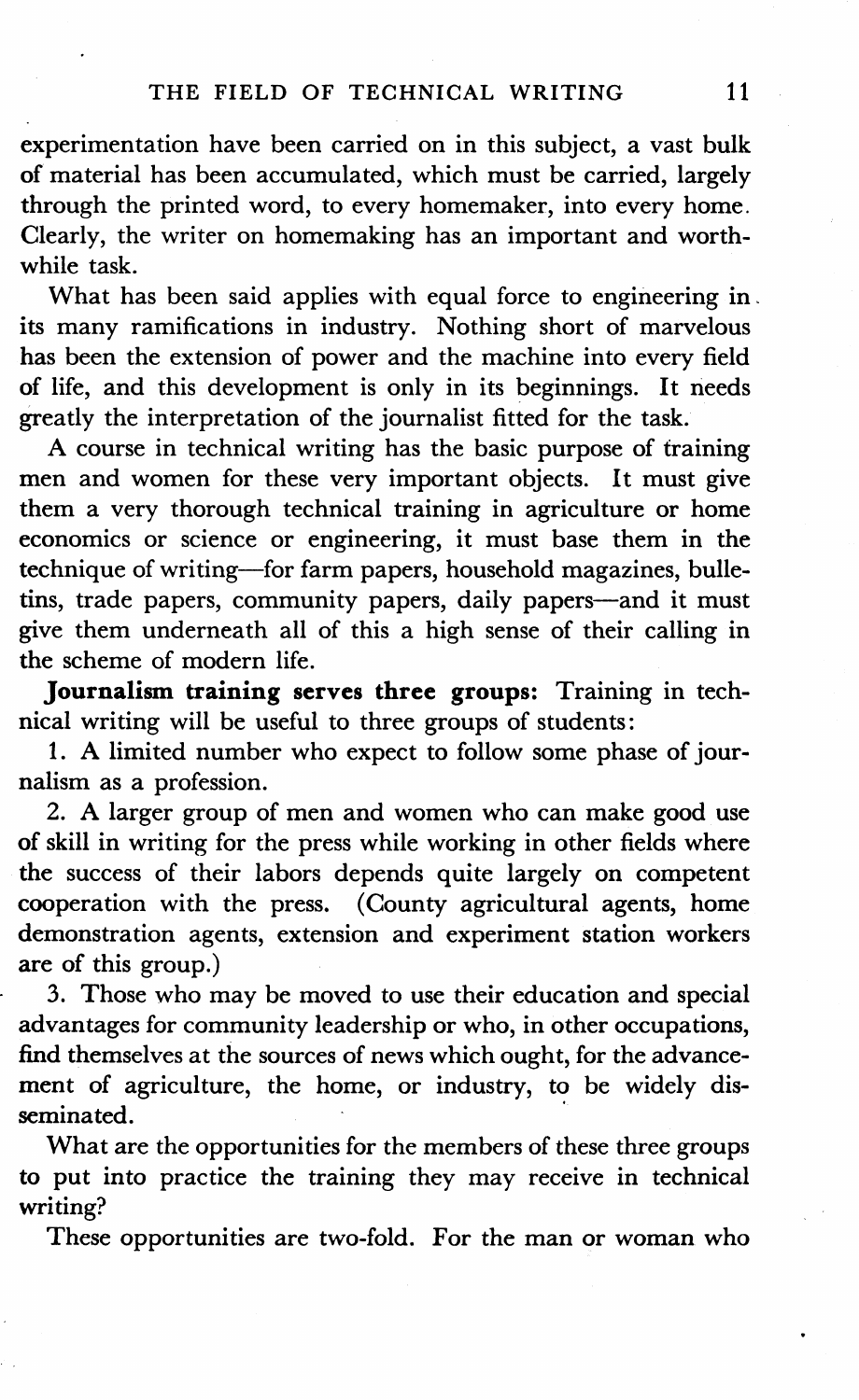intends to make journalism his life work, there is a wide variety of editorial and publicity positions. For those more casually interested in journalism there are inexhaustible avenues for service as contributor or free lance writer.

**Value of journalistic training in other professions:** Only a limited number of students who take a course which combines a technical training with journalism will look forward to a lifetime of work in an editorial or advertising position. A far greater number-those students belonging to groups two and three referred to on page 11-will use writing as a means to one of the following ends:

1. As a means to carry to others the practical knowledge of agriculture, science, engineering, and home economics which they have acquired.

2. As a means to advancing themselves in their profession or business.

3. As a means of adding to their income.

4. As a means of carrying on more successfully an integral part of their business or profession where either has important public relations aspects.

The agricultural college, extension staff, or experiment station worker will find that an important part of such an occupation is the preparation of bulletins, circulars, and publicity material. After a piece of research work has been done or a field survey completed, a bulletin or circular must, be prepared setting forth the results. Often, in addition, an article can be written for a magazine.

The college man or woman will want to furnish information to the farm or scientific or women's magazines regarding his work. Practically all of the technical magazines are open to the college worker who wishes to submit articles. Contributions for these publications are welcomed and frequently sought after by editors.

There is no quicker way for a young college scientist or technician to make a name for himself than by sound writing. If he can write worthwhile bulletins or contribute to the farm papers or technical journals, he can gain recognition much earlier than the man who does not write. There is an especial opportunity for extension workers, who, through their travels, come in contact con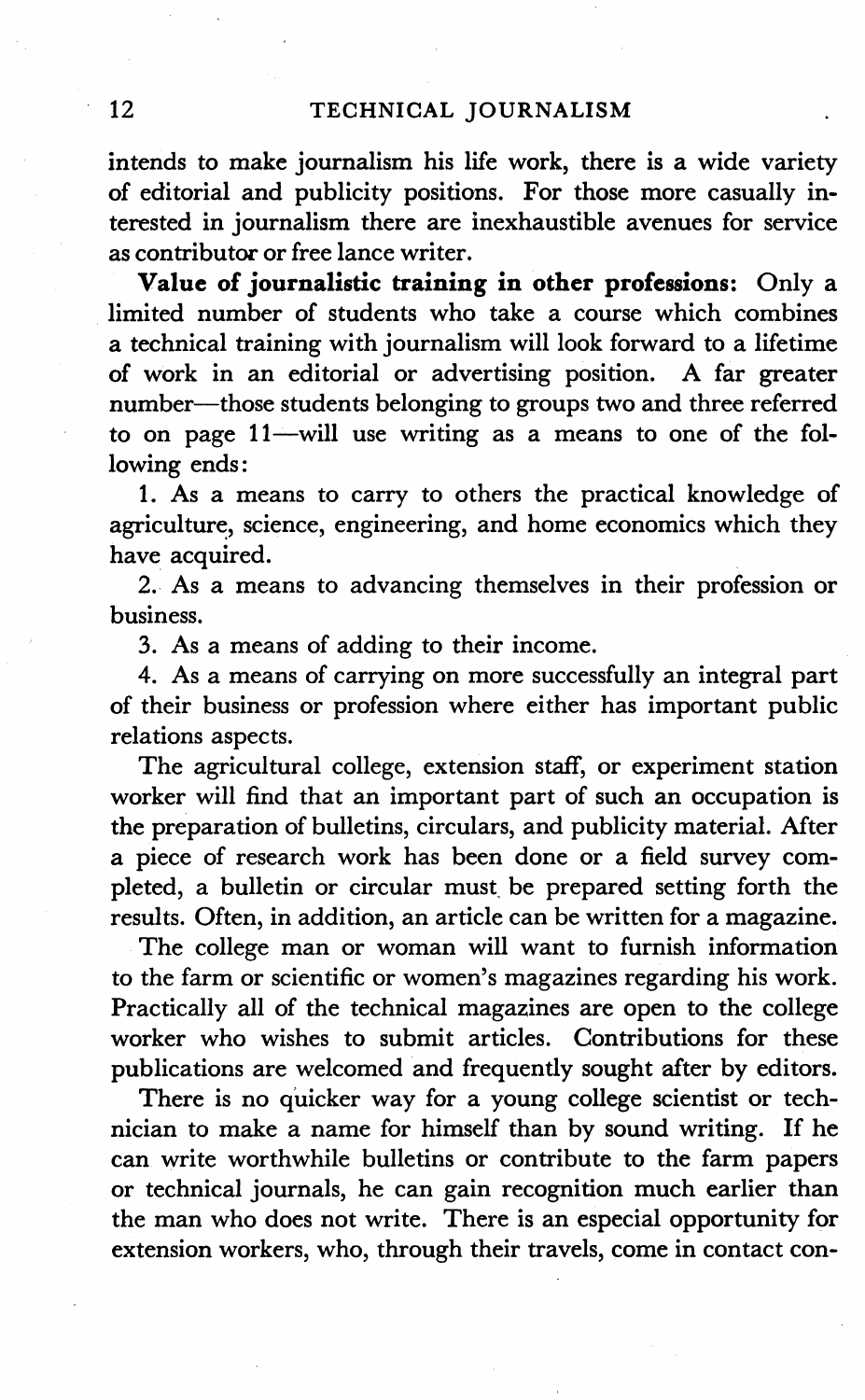stantly with the farmer and the homemaker and their problems, to keep their fingers on the pulse of actual conditions and gather a wealth of concrete material. This experience provides highly valuable subject matter for articles.

County agricultural workers, soil conservation specialists, home demonstration agents, and club leaders have found that one of the most potent aids in reaching their constituents with the material which they wish to emphasize is the writing of articles for the papers of their counties, both daily and weekly; and contributing an occasional article to the farm and other magazines.

More than one county agent will testify that one of the bugbears of his job has been the writing of these articles. Often, feeling himself unqualified, he has left this very important work to his secretary or the local reporter or editor. On the other hand, the county agent who has been fortunate enough to have had a course in agricultural writing while in college declares that it has made easy and much more effective the task of handling the publicity of his office.

In recent years the development of vocational teaching of agriculture, home economics, and industry has opened up another field for college graduates and another opportunity to write. The teacher of vocational agriculture, for example, is frequently called upon to write farm news or conduct a department in a local weekly or daily paper. The same is true of the teacher of vocational home economics.

This writing consists first of news dealing with the vocational work, the student projects, the special night classes, and work with adults. Often, too, it includes informational writing about current problems of the community farms and homes. The vocational teacher who has had some journalism training is likely to find that he or she is the only member of a high school staff who has had such training. In that event the vocational teacher may be called upon to write other school news and to supervise school publications.

These tasks give the vocational teacher an opportunity to enhance his or her value to the school, and render a service to the local newspaper and to the citizens of the school district and com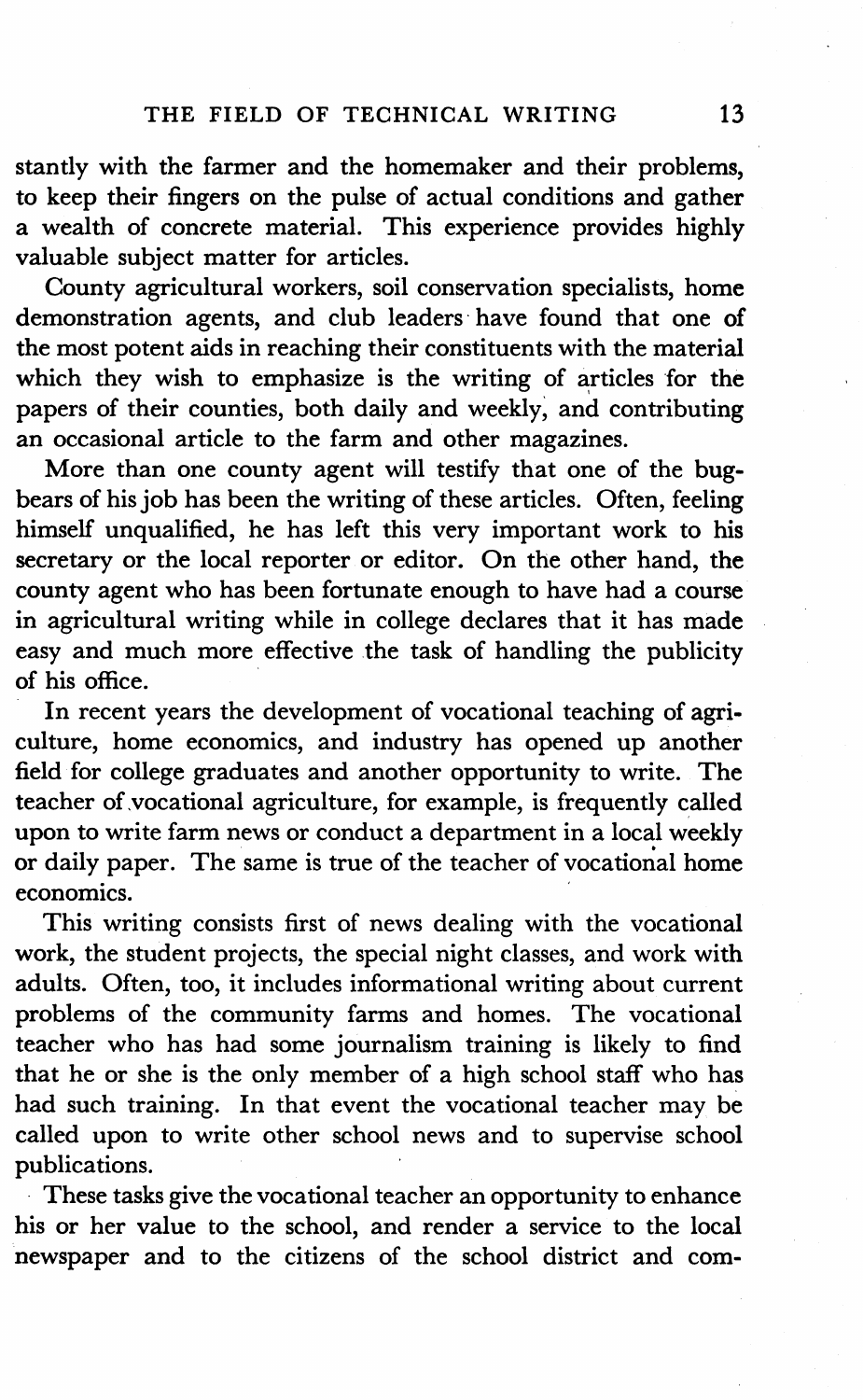munity. It also helps the teacher to become established, and it brings home to the community the value and importance of vocational teaching.

In other fields of educational work the value of training in news writing is of similar value. That is true of public school superintendents and high school principals, but especially of athletic coaches who find it important to keep in contact with local newspapers and to aid them in securing news of athletic activities. Physical education "majors" are now electing a course in journalism as a part of their training for coaching success, and properly so.

A field open to graduates in home economics is that of a home service worker for public utility companies such as the electric power company or the gas company. These home service workers are called on regularly to write. Stories of meetings are written for use in local newspapers. Some are called on to prepare weekly columns on foods and household equipment for use in newspapers. Often leaflets of an instructional or advertising nature must be written for distribution. There may also be articles for house organs or for trade magazines.

Graduates who are employed by wild-life conservation departments of state or Federal government soon find that part of their work is supplying news and information stories to newspapers, and writing articles on game, game management, hunting, and fishing for farni papers and outdoor magazines. A number of states issue monthly conservation magazines, which must be edited and for which articles must be prepared. Many students who are preparing for conservation work are taking a course in technical journalism as an essential part of their training. That has for years been true of forestry students, many of whom find after they are out in professional forestry work that writing is a part of their job.

An ability to write is often a means to reach a better position in the commercial world. An agricultural college graduate, who had taken some work in journalism and who is now with a large firm which handles a specialized farm product, secured the attention of the company officials in a short time through the articles he wrote for the house organ of the company. Thus singled out, he was watched, promoted, and within a few years was made manager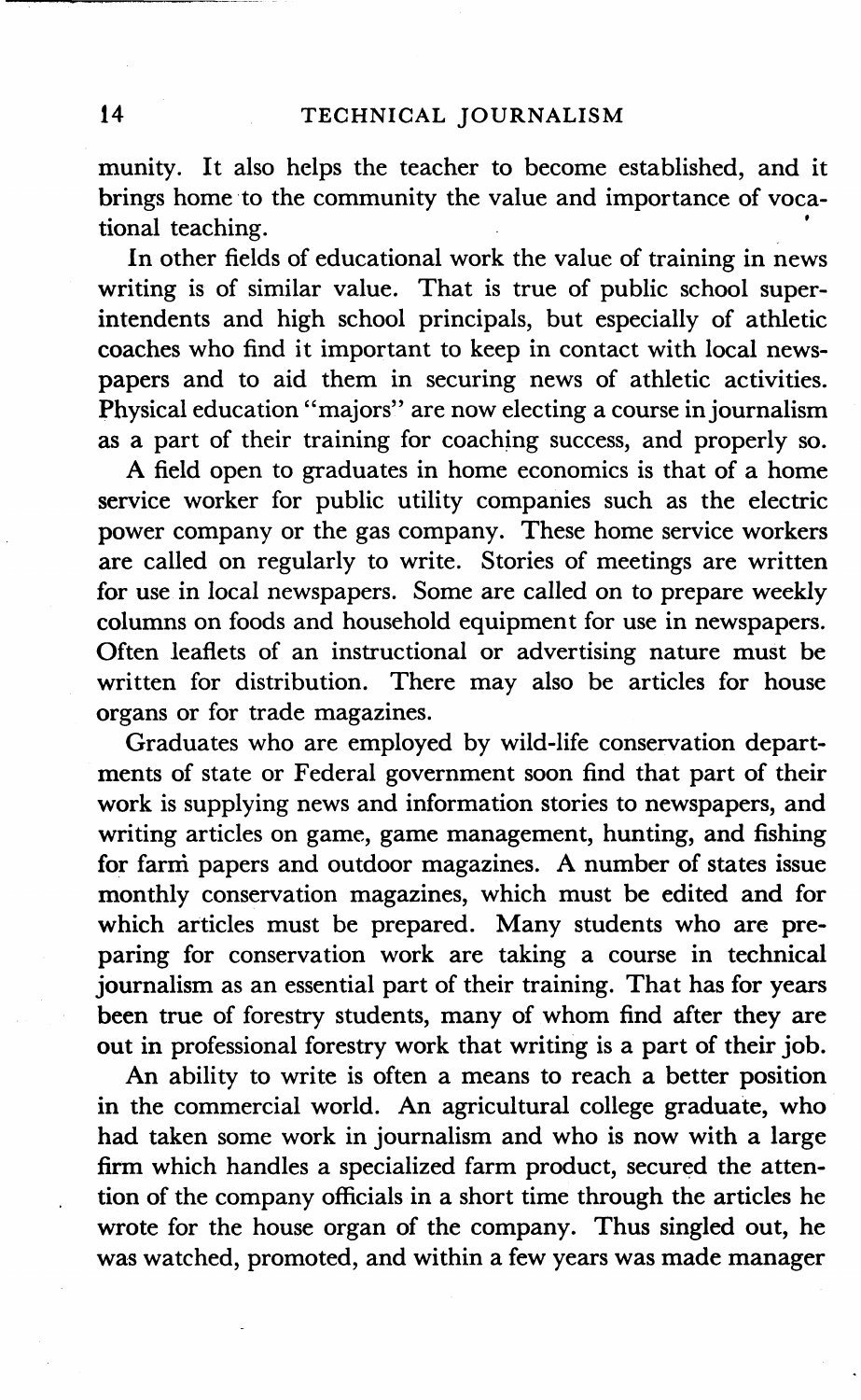of a branch house, a responsible place. Any number of such examples could be cited.

Graduates in engineering, science, and business of ten find themselves in positions where either there is writing work to be done or good public relations to be maintained through newspapers or the trade and technical press.

Graduates in medicine, bacteriology, and veterinary medicine who enter the public health field find that publicizing their activities plays an important part in their work.

In numerous other lines of work where it is important to maintain good public relations and inform the public about industries or utilities, or other businesses which serve the people, some training in technical news writing is certain to be of value. The man or woman who understands what news is and how to write it is better equipped to cope with whatever circumstance may arise than one without such preparation.

**Writing for money:** Many men and women with understanding of news and a good measure of writing skill find opportunity to make some money by writing for publication as a sideline. What they earn is not always a great deal, but it is enough to be worthwhile. How much is earned in this way depends upon the individual, and especially upon his industry. Much depends also upon his good situation in a reasonably good news center.

Many magazines and periodicals pay outsiders for contributions. Often newspapers, too, pay someone who handles news assignments or who regularly contributes to a department, and who does this work as a sideline to some other activity.

Both farmers and homemakers have experiences or make discoveries which they would like to share with other farmers or women, if only they knew how to write them up and submit them **to** a paper. There is no reason why a farmer should not do this--or his wife, son, or daughter. Some of the most fluent writers who have contributed to farm papers have been men earning their living on farms.

Any or all of these individuals may have the urge to add to their incomes by writing for sale, beyond the necessary writing which they do in connection with their routine work. More than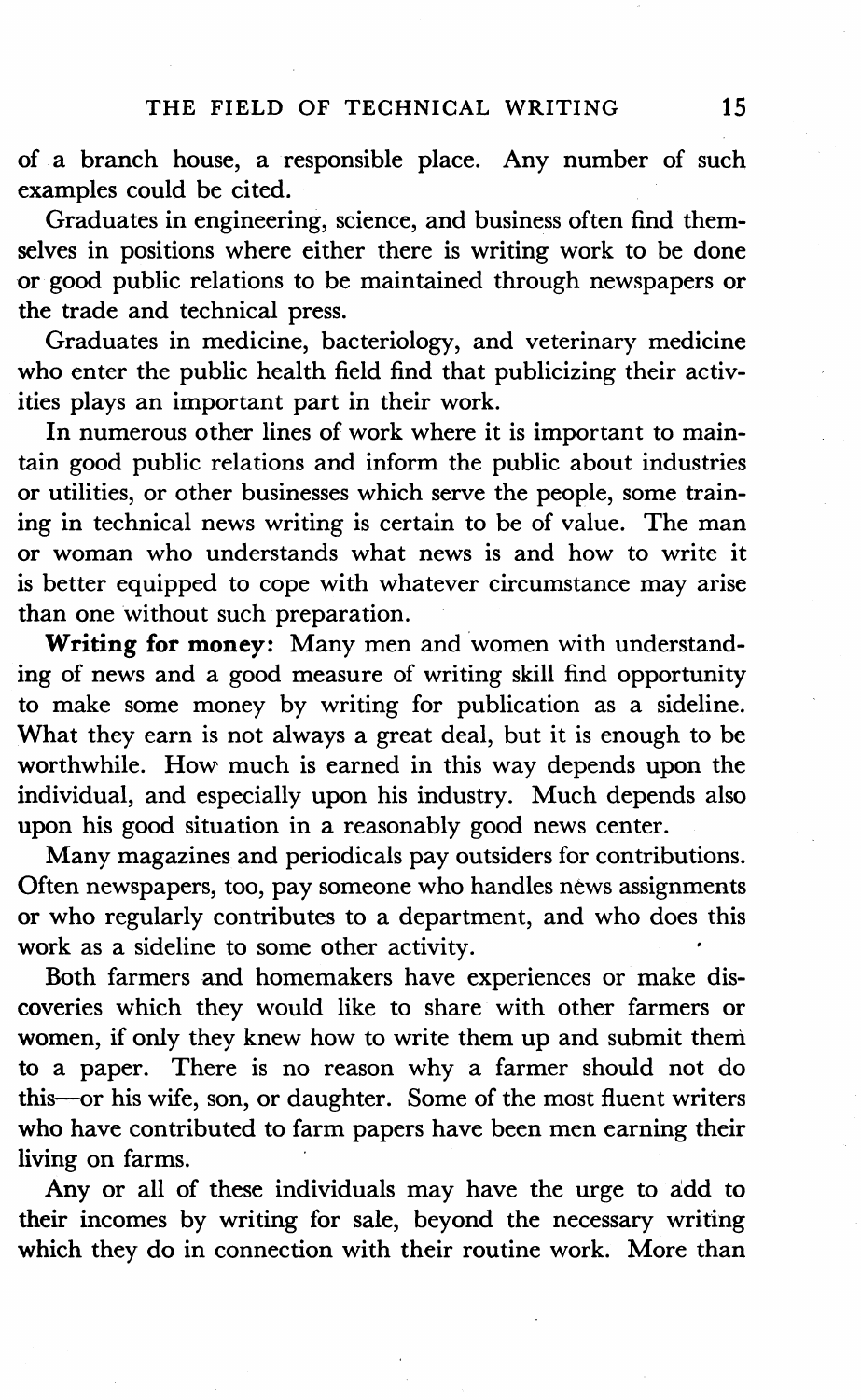one agricultural college man has added materially to his income by writing for farm and other publications. Women who have had work in journalism have written articles relating to experiences in their own homes and added to the family income without having to leave the home and family to do it.

In exactly the same. way anyone in any technical or professional field can write on the side for publications. A construction engineer or an architect may contribute news articles to engineering or trade papers. A salesman on his trips can frequently pick up material for business articles. A scientist in his laboratory has a fund of information which he can translate into valuable articles for the general reader. Many news notes, feature articles, and informational articles in trade and business journals are contributed by writers who carry on full-time work but who write in spare time, on the side, to earn money.

**The free lance field:** Finally there is the free lance field. A free lance writer is one who, unattached to any publication, writes and sells wherever the best market can be secured. A large num- . her of men and a lesser number of women devote their entire time to writing in this way. Perhaps a score could be named who live in Washington and depend upon information from the Department of Agriculture and other government departments and bureaus as sources of material.

Some free lance writers in' reality have other positions which furnish them with the backbone of a salary, but they write constantly on the side as professional rather than occasional contributors.

For those who write for money, whether just occasionally or as a livelihood, the field for contributions is large. The farm papers, the women's magazines, feature pages of the daily papers, trade papers, and a large number of national general magazines are open for articles dealing with technical subjects.

There are in addition the technical and professional journals in the fields of science and research. These do not offer much of an opportunity for editorial positions or for contributing for money. They do, however, offer opportunity for a writer to make a professional name for himself by contributing to them.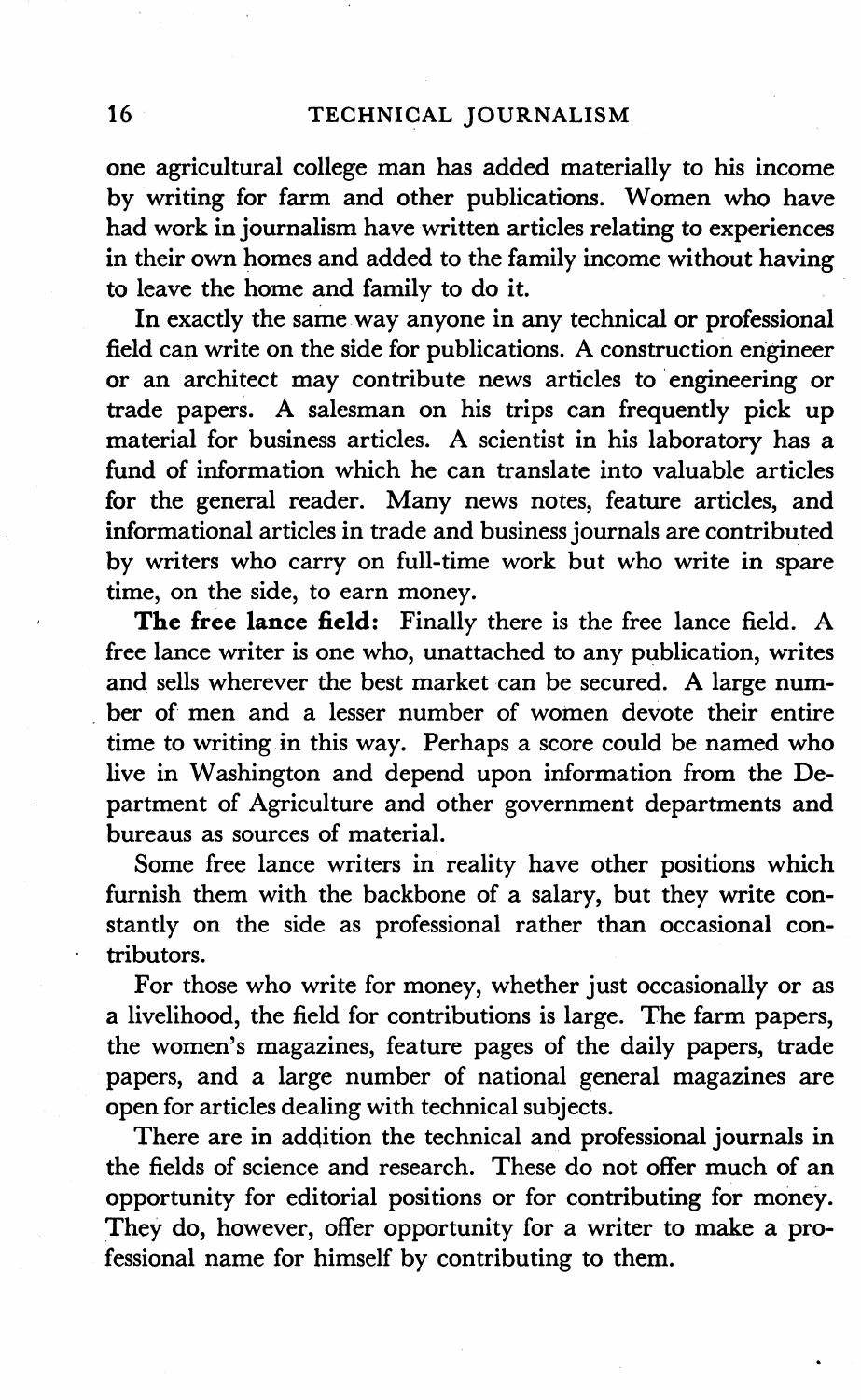**The writer's equipment:** There are normally four types of equipment prerequisite to success in technical writing. These are:

**1. A** practical background of experience on the farm, in the home, the laboratory, industry, business, or profession.

2. A thorough scientific training in the field of one's specialization.

3. An understanding of news and information values.

4. A training in the technique of writing.

The ability to write is purposely placed last in this list. Technical writing is a trade rather than an art. While the tools of the craft are words, the words and their combinations are not an end, but a means. It is the stuff that goes into the technical article that is the biggest determinant of its value. It must of course be well written, but what is said is more important than how it is said.

It is the experience of the writer, his judgment of the material whereof he writes, his ability to know where to find information, how to get it, how to size it up, to know what is essential and what is not, how to interpret his background of experience and knowledge, that make him the competent technical writer.

A course in technical writing, then, should first of all provide for a thorough grounding in the technical subject chosen by the student. The journalism instruction itself should be primarily concerned with the gathering of news and information and secondarily with the transposition of these into the written form.

#### **ASSIGNMENTS**

1. List by occupation or group the people in your home town or community who have a close interest in the affairs and information of one of the following: agriculture, home economics, women's organization activities, automobile business, construction, public health, chemical industry, processing or handling agricultural products, athletics and outdoor activities, transportation, highways and traffic, electrical equipment and appliances.

2. Count the number of stories in three issues of the same daily or weekly newspaper which have either a direct or indirect connection with your major interest as a student; for example, dairy manufacturing, farm crops, clothing, electrical engineering, highways, foods, vocational agriculture, social service, or bacteriology. Compute the total space in column inches devoted to such articles in each issue studied. •